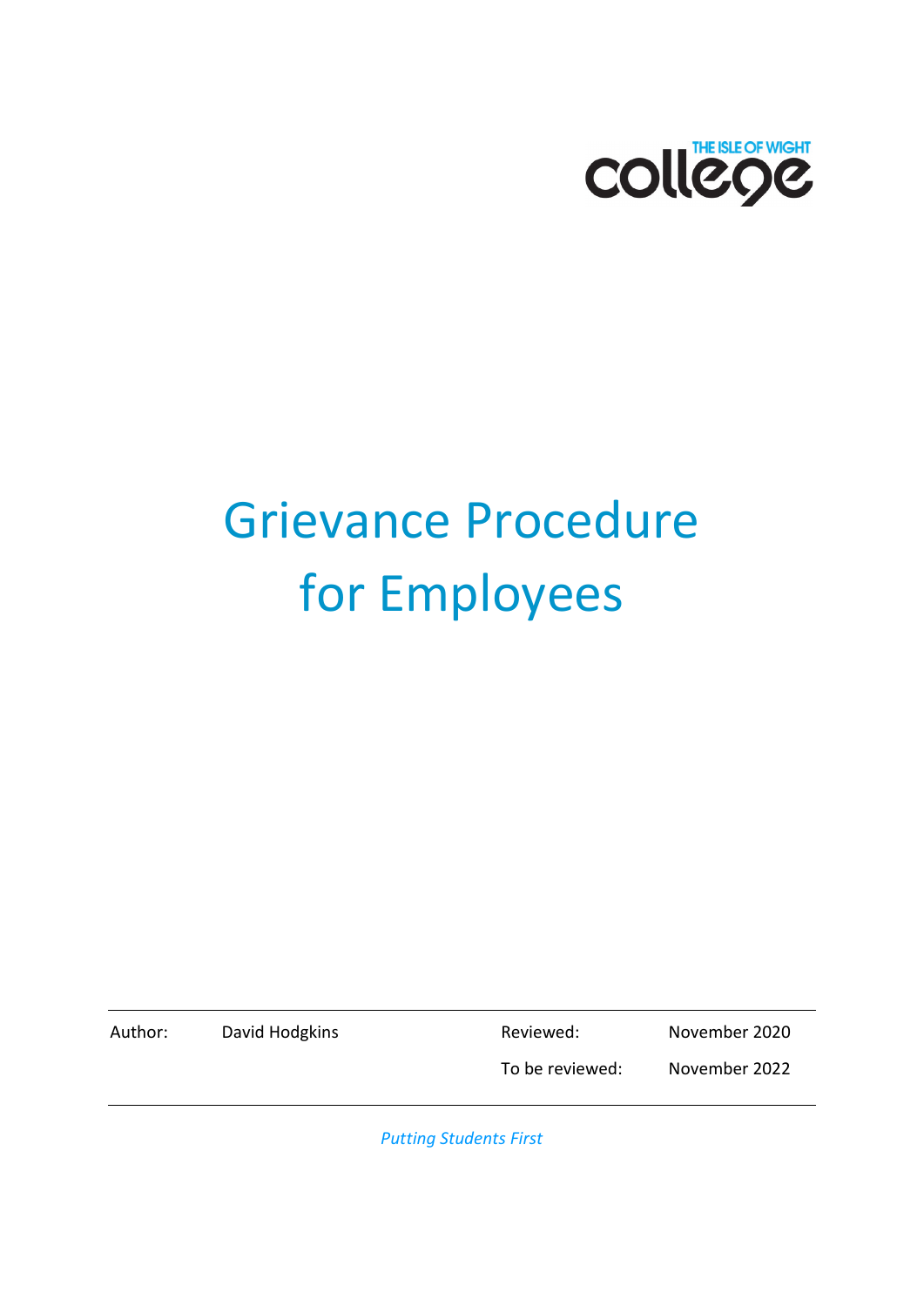#### 1 Scope and purpose

- 1.1 This procedure shall apply to all employees including senior postholders.
- 1.2 The procedures will be applied in accordance with the Articles of Government of the Corporation and in accordance with the Advisory, Conciliation and Arbitration Services (ACAS) Code of Practice, 'Disciplinary and Grievance Procedures'.
- 1.3 The procedure aims to help to resolve individual grievances in a manner which is as fair and expeditious as possible. It is the college's policy to find a solution to individual grievances as early in the procedure as possible.

#### 2 General principles

- 2.1 The College recognises that raising a grievance can in some circumstances be a daunting experience for an individual employee. This procedure is designed to ensure an employee feels able to raise a grievance and has confidence that the matter will be considered in a fair and transparent manner. Every effort will be made to resolve the grievance informally ensuring all individuals involved are supported throughout the process in order to reach a resolution.
- 2.2 To support an employee, individuals have the right to be accompanied at any grievance meetings either informal or formal. This can be by a representative of a trade union or work colleague of their choice, subject to a reasonable request being made (please refer to the Appendix for guidance on the role of the companion).
- 2.2 Managers are required to familiarise themselves with the grievance procedure.
- 2.3 In the interest of ensuring that grievances are resolved as speedily as possible, time limits are given for appropriate stages in this procedure. These are for guidance. If it is not practicable to adhere to these time limits, they may be amended, ideally by mutual agreement. Due regard will be given to the personal circumstances of all parties involved in the procedure.
- 2.4 If the grievance is against the immediate line manager, then the the grievance should be raised with the relevant manager who is senior to the line manager. If the employee has concerns with raising the matter with management within their section or department then the grievance can be raised with the Director of Services for Students and HR or the SMT member with responsibility for HR. If the grievance is against the Principal or another senior post holder, it should be discussed with the Director of Services for Students and HR prior to being sent to the Clerk to the Corporation, and will be heard by a member or a committee of the Corporation at either the informal or formal stage.
- 2.5 Where a senior postholder wishes to raise a grievance then this should be raised with the Clerk to the Corporation who will make arrangements for Stages 1-3 of the procedure to be carried out by a member or a committee of the Corporation. If the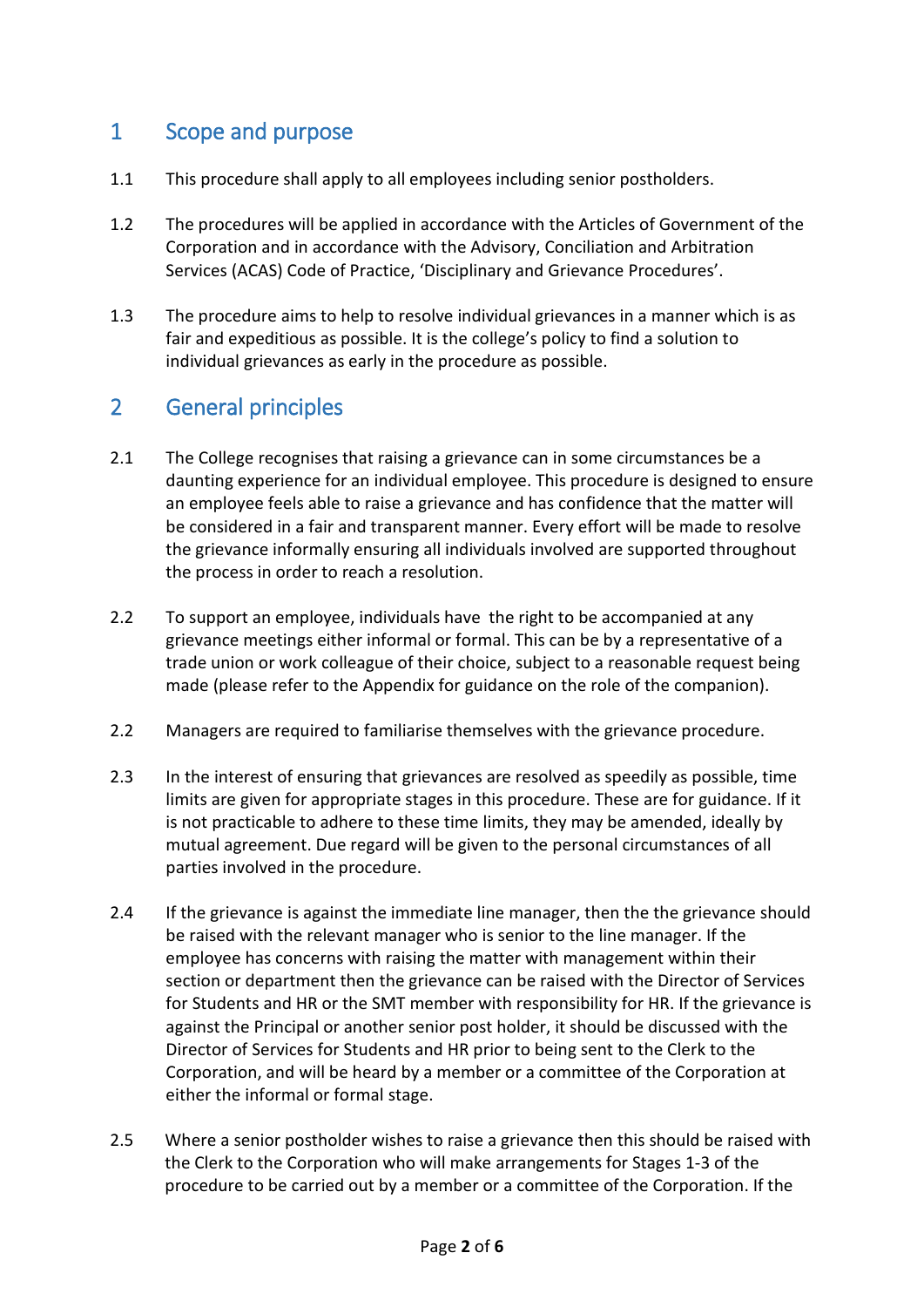matters relates to or involves the Clerk then another college manager, normally the Director of Services for Students and HR, will be designated to act on the Clerk's behalf for the purpose of managing the grievance process.

#### 3 Stage 1 - Informal procedure

- 3.1 If an employee has a grievance relating to his/her employment, the matter should be raised initially with the employee's manager. In the event that the grievance relates to the manager who would normally deal with a grievance at this stage, the grievance should be referred to the the line manager's immediate manager or to the Director of Services for Students and HR or the SMT member with responsibility for HR.
- 3.2 The manager will seek to work with the employee to establish the nature of their concerns and will take appropriate steps to resolve the grievance as quickly as possible on an informal basis. The manager should identify how the issue can be resolved and what outcome the employee is seeking. Once the manager has considered the options and where necessary spoken to other individuals or HR they will write to the employee via email to confirm the outcome o. This shouldl be provided within five working days after the complaint is received unless an extension is agreed. It is anticipated that most grievances will be resolved at this stage.
- 3.3 Where possible the college will endeavour to resolve the grievance through the informal stage, however, if the matter is serious or in other circumstances where the employee does not wish to raise the matter informally, the employee may proceed straight to the formal stage of the procedure.
- 3.4 Where appropriate the college may ask a manager who has had no prior involvement in the matter to consider the concerns raised and to meet informally with the employee and any other individuals involved. The manager will consider the nature of the concerns and look at means to resolve the matter satisfactorily at the informal stage. This will include discussing with the employee who has raised the grievance the possible options for resolving the matter.

# 4 Stage 2 – Formal procedure

- 4.1 If the employee feels that the matter has not been resolved through informal the informal stage , or in the event that paragraph 3.3 applies, the employee has the right to raise the matter through the formal stage of the grievance procedure. The employee should inform the Director of Services for Students and HR in writing. If the matter relates to the HR staff or function then the employee should raise it with the SMT member with responsibility for HR.
- 4.2 The grievance should provide full details of the complaint.
- 4.3 The college will arrange a meeting as soon as possible (ideally within five working days, but no longer than ten days) following receipt of the written grievance. A manager who has had no prior involvement in the grievance will chair the meeting and be responsible for investigating the concerns and making recommendations on a resolution.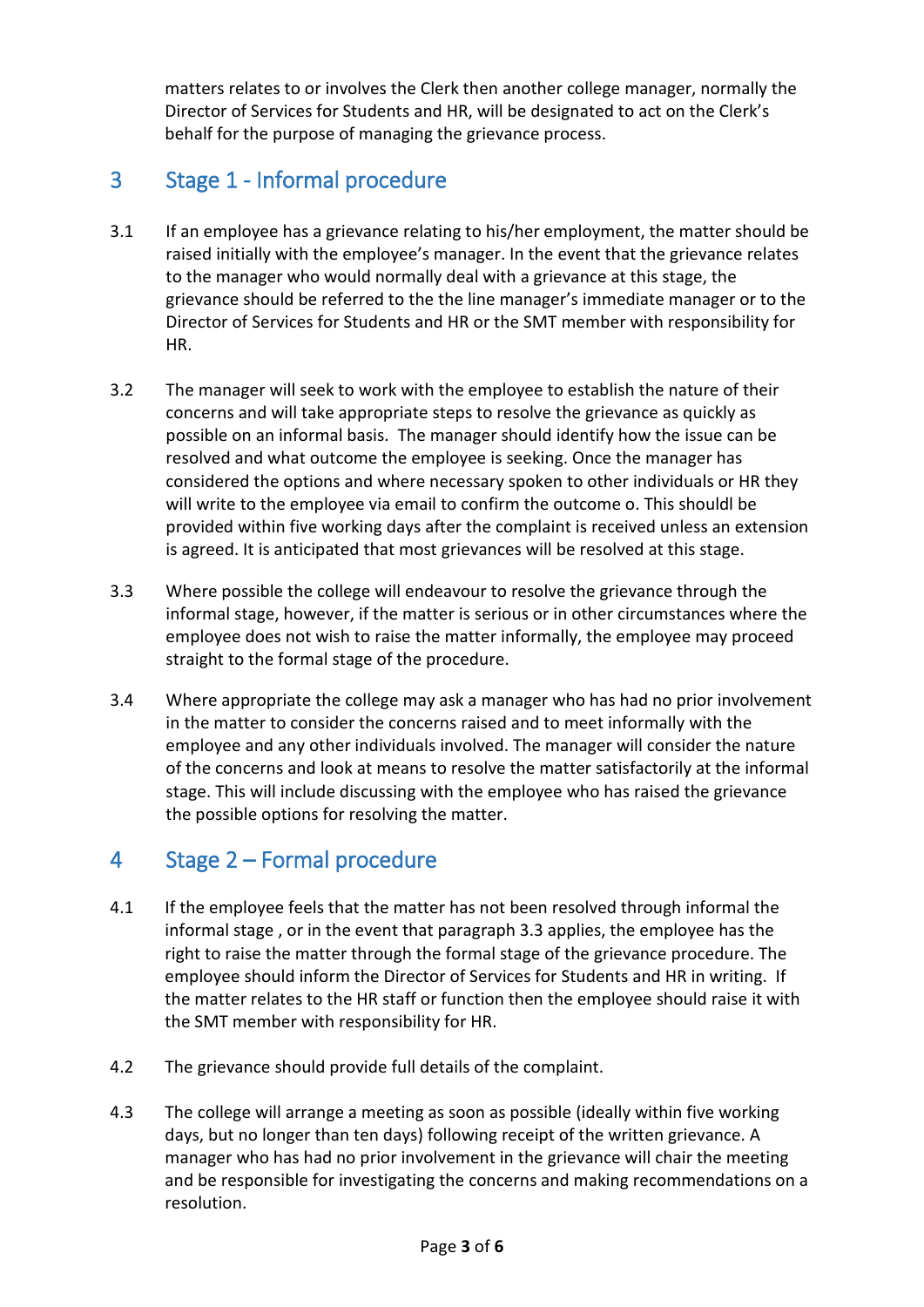- 4.4 The employee may be accompanied at the meeting by a trade union representative or work colleague (please refer to the Appendix for guidance on the role of the companion). The college should remind the employee of the right to be accompanied prior to a grievance meeting. Before the meeting, the employee should tell the college who he/she has chosen to be a companion.
- 4.5 The Chair may also be required to meet with other involved parties, as well as consider a range of information and evidence from both the employee and other sources.
- 4.6 At the meeting the employee or his/her companion will be given the opportunity to explain the nature of the grievance, submit verbal/written evidence and identify appropriate witnesses for the Chair to also speak to as part of their investigations
- 4.7 The manager hearing the grievance will consider all of the matters raised at the meeting together with information from other involved parties and undertake all other reasonable investigations into the grievance. The manager will be supported by a member of the Human Resources team. In some circumstances and where appropriate and relevant, the Chair with the support of HR, may seek to resolve the matter through mediation, with the employee's consent.
- 4.8 In all circumstances once the Chair has concluded their investigations and considered the grievance they will write to the employee as soon as reasonably practicable following the meeting; normally within five working days,of the meeting or if this is not possible the Chair will inform the employee of the need for an extension .
- 4.9 The letter will outline, where appropriate, what action the college intends to take to resolve the grievance, and will also inform him/her of the right to appeal. Where the decision is to not uphold the grievance, the manager will explain the reasons for this in the letter. Any other parties involved in the grievance will also be appropriately informed of the outcome.

#### 5 Stage 3 - Appeal

- 5.1 If the grievance is not resolved to the satisfaction of the employee at Stage 2, he or she may appeal. Any such appeal must be submitted in writing, setting out the full grounds for the appeal, and sent to the Director of Services for Students and HR or another designated manager within five working days of receipt of the decision reached at Stage 2.
- 5.2 The college will invite the employee to an appeal meeting as soon as possible, within no more than 10 working days following receipt of the written appeal. The appeal will be chaired by an appropriate senior manager, who has not been involved in the grievance process in question so far and who is senior to the manager who heard the original grievance. The employee will be entitled to be accompanied at the appeal meeting by a trade union representative or work colleague (please refer to the Appendix for guidance on the role of the companion).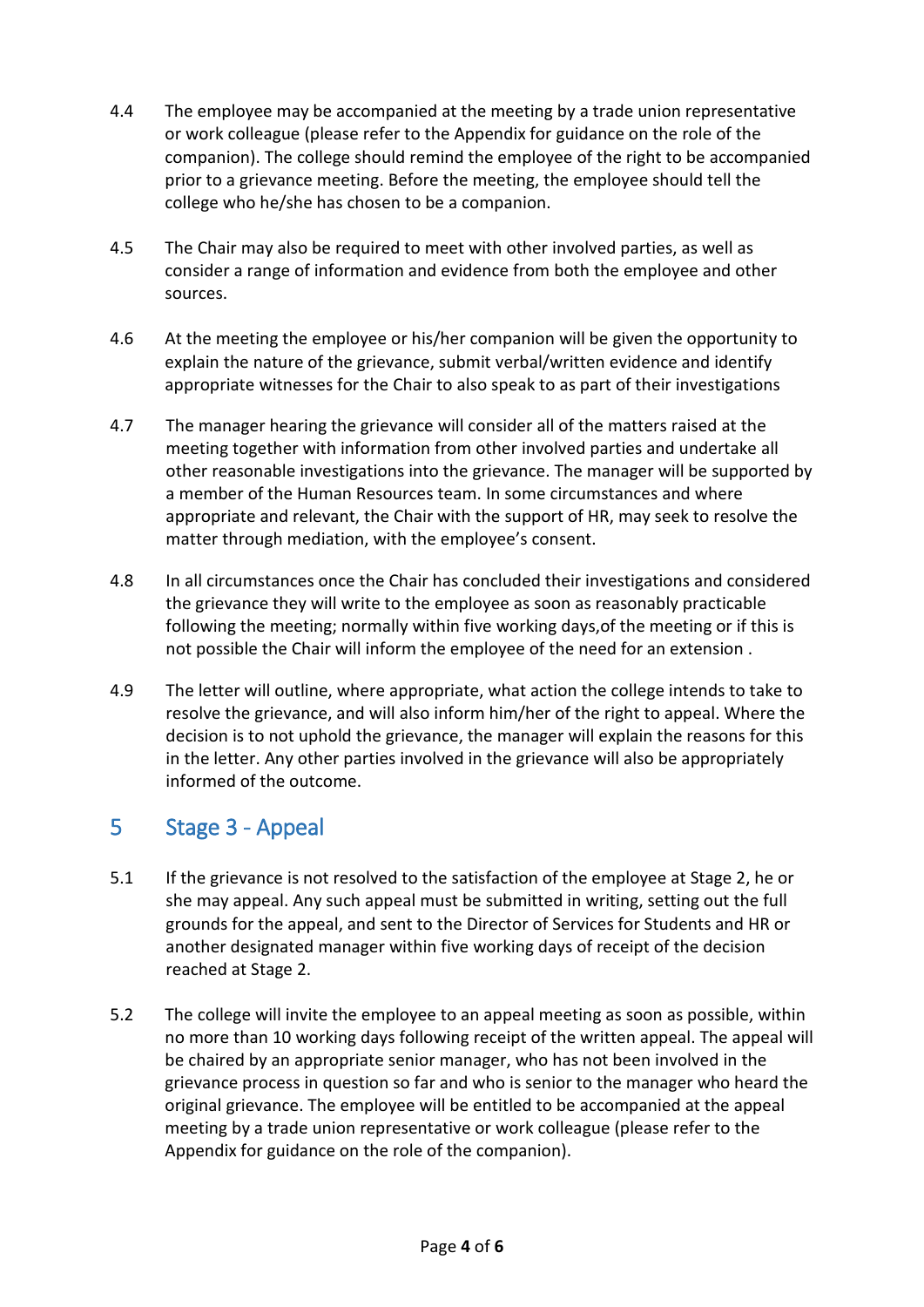- 5.3 The senior manager who will consider the appeal will be supplied with all of the documentation submitted in relation to the earlier stages of the procedure. If the grievance involves another employee, the senior manager may require the attendance of that employee at the appeal meeting, or any other employees who may be able to provide relevant information.
- 5.4 The appeal decision will be provided in writing within five working days of the appeal meeting or if this is not possible the Chair will inform the employee if an extension is required. Any other parties involved in the grievance will also be appropriately informed of the appeal decision. The decision will be final in terms of the College procedure.

# 6 Overlapping grievance, redundancy, absence management and/or disciplinary cases

6.1 Where an employee raises a grievance during the course of another process, which is already taking place under another policy, then the original process may be temporarily suspended in order to deal with the grievance first. This includes redundancy, absence management or disciplinary matters as well as other relevant policies. Where the grievance relates directly to the other process, it may be appropriate to deal with both issues concurrently.

# 7 Further guidance

7.1 For further guidance and advice on the grievance process individuals may speak to an HR Advisor, the Director of Services for Students and HR, or SMT member with responsibility for HR, a trade union representative or refer to ACAS [\(www.acas.org.uk\)](http://www.acas.org.uk/) and the Code of Practice for Disciplinaries and Grievances and the separate Guidance on Handling Grievances in the workplace.